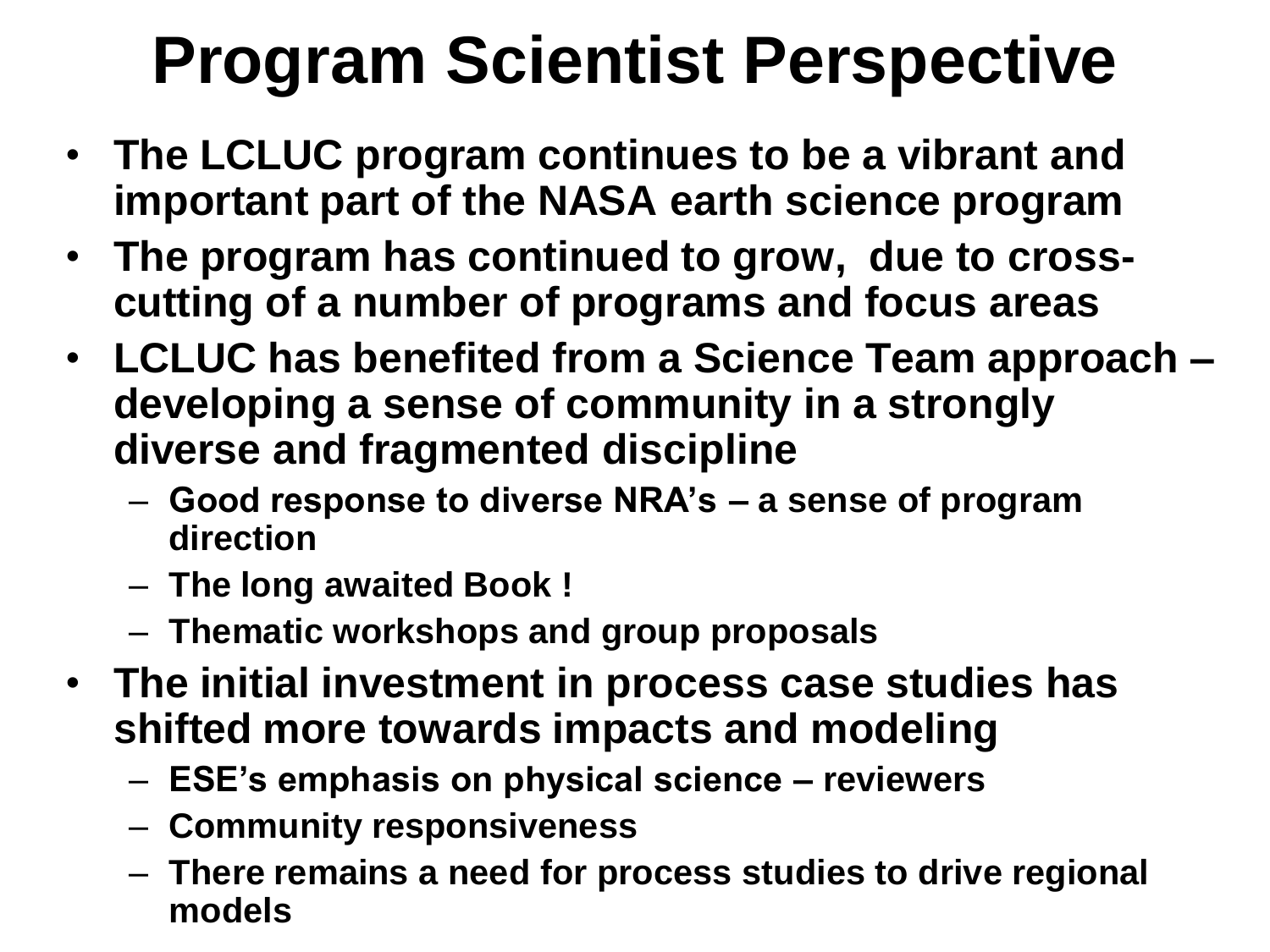## **Program Scientist Perspective (Cont'd)**

- **LCLUC strategy has been to develop partnerships with other agencies able to invest in other aspects of Land Use Land Cover Change (LULCC) research – through USGCRP/CCSP Land Use Interagency Working Group (LUIWG)** 
	- **Program partnerships being actively sought – joint NRA's**
	- **Developing a common research agenda for USG agencies – Strategic Science Plan and Community recommendations**
	- **Community leaders have helped provide program guidance – now being formalized in to an advisory group**
	- **Activities planned e.g. community review of land use modeling**
- **NASA has a major role to play in terms of space observations of land cover** 
	- **Moderate Resolution in good shape (MODIS>VIIRS)**
	- **High Resolution heading for a crisis (L7 > ???? > NPEOSS)**
- **LCLUC societal relevance provides an opportunity for NASA**
	- **However early, proactive attempts to partner with NASA Applications program did not work**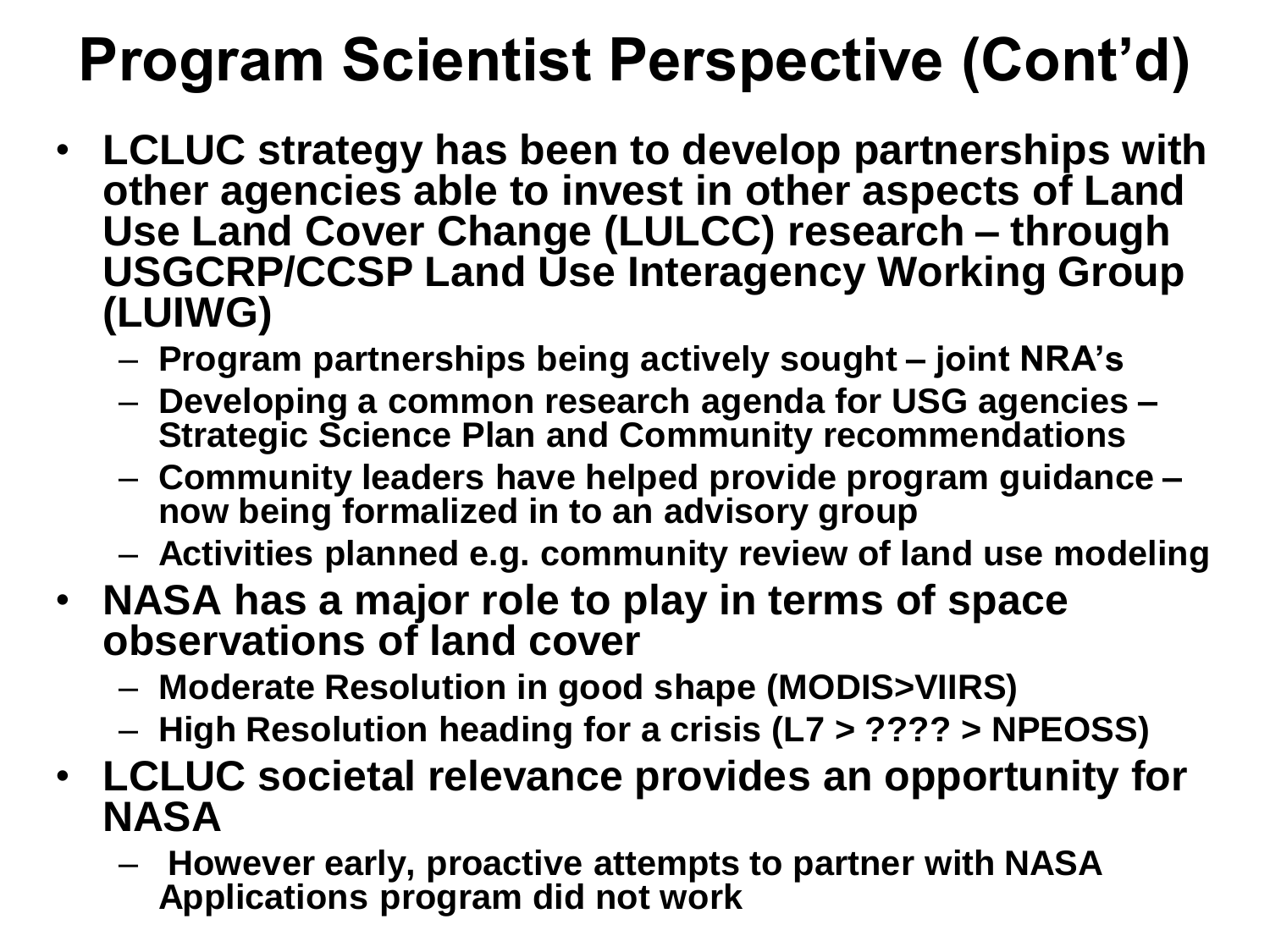### **Program Scientist Perspective (Cont'd)**

- **LCLUC has maintained a balanced international perspective**
	- **Interaction with IGBP/IHDP LUCC > Land Project**
	- **Support of the IGOS Agenda through GOFC/GOLD and IGOL is strategically important as Observations are getting more national and international attention (GEO/GEOSS)**
	- **Active participation in regional Initiatives with strong land cover components – LBA, NEESPI, CARPE**
		- **Need to strengthen link to NACP Landcover - invite NACP PI's to participate in LCLUC ST meetings**
	- **Fostering linkages with other International Science Programs e.g. GEWEX, Global Carbon Project**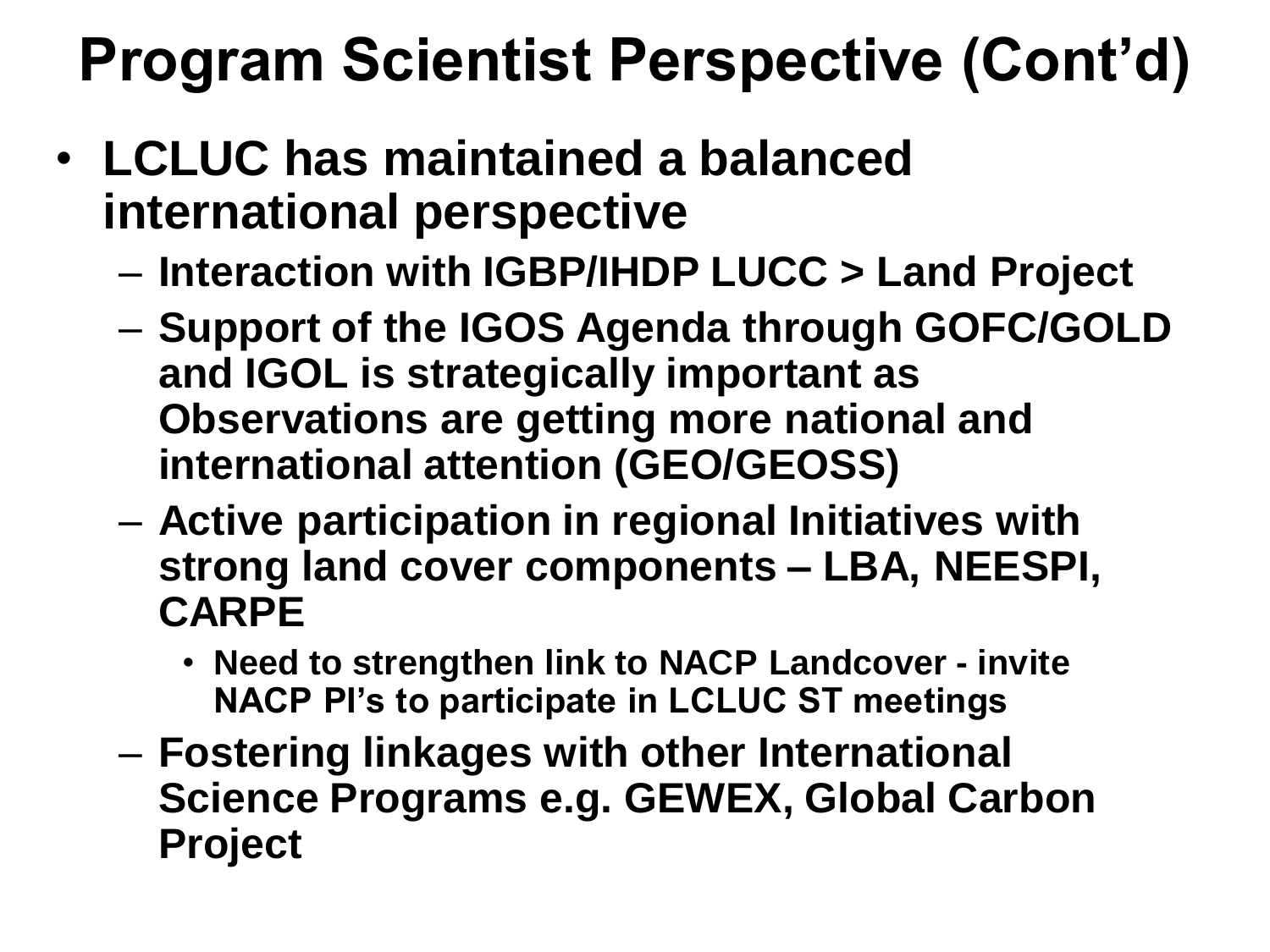# **Current Concerns**

### • **The future of Earth Science at NASA!**

- **NASA has a unique role to play in earth observations in terms of technology development, science and operational applications prototyping**
- **Other agencies are not positioned to replace this role for land remote sensing**
- **Recognizing NASA is a Space Agency** 
	- **In terms of planetary 'priorities' - at this time there is nothing more important than understanding the changes taking place on Planet Earth**
- **Land cover/land use change is the one of the most immediate and important forms of global change**
- **The community needs to send this message to those who can influence the agency's direction**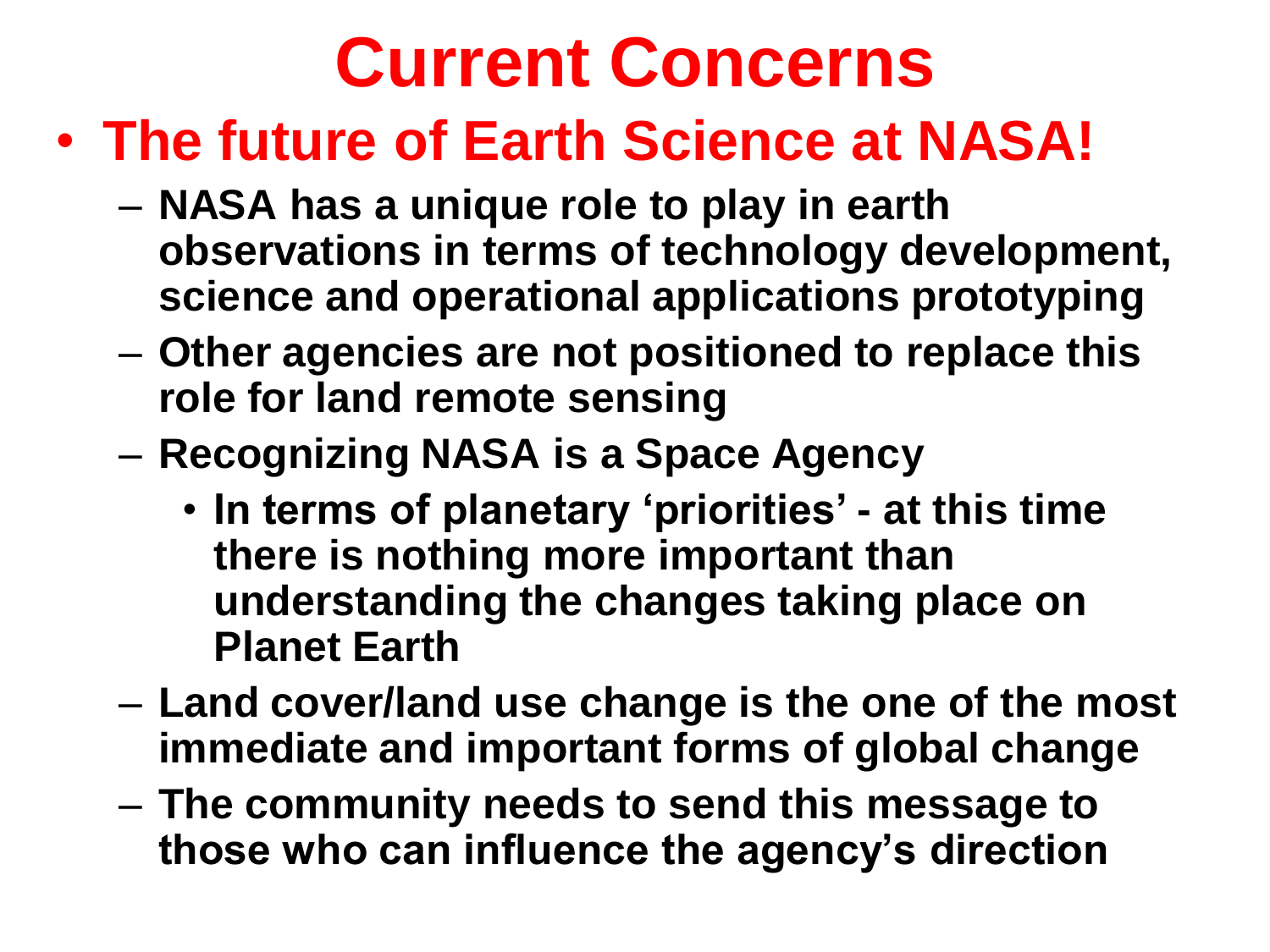#### **High Resolution Observation Capabilities (Landsat)**

*An LCLUC GOAL - develop the capability to perform repeated global inventories of land-use and land-cover from space***,** *to develop the scientific understanding and models necessary …..*

- **High resolution data (10-30m) is the principle means for measuring regional LCC (clearly LCLUC is not the only rationale for Landsat capability)**
- **The current state of the Landsat program prevents us from meeting this goal**
- **Landsat 5 and 7 are on their last legs - we are on the brink of an unprecedented data gap - an LCDM proposal was rejected in 2003**
- **There are now plans for a Landsat capability on NPOESS (late 2009 or later) which would provide a necessary operational status for the observations but there has been little information to the community on what exactly this capability would be and which observation requirements would be met (heritage of MODIS/ASTER synergy?)**
- **Proposals within NASA for a bridging mission prior to NPOESS have recently been rejected – this is an important mission for LCLUC**
- **A Data Gap Study is underway led by NASA HQ to assess the options for obtaining the necessary observations using the available national and international assets – report due in February 05**
- **This meeting provides a unique opportunity for discussion of LCLUC community coordination in response to this current situation**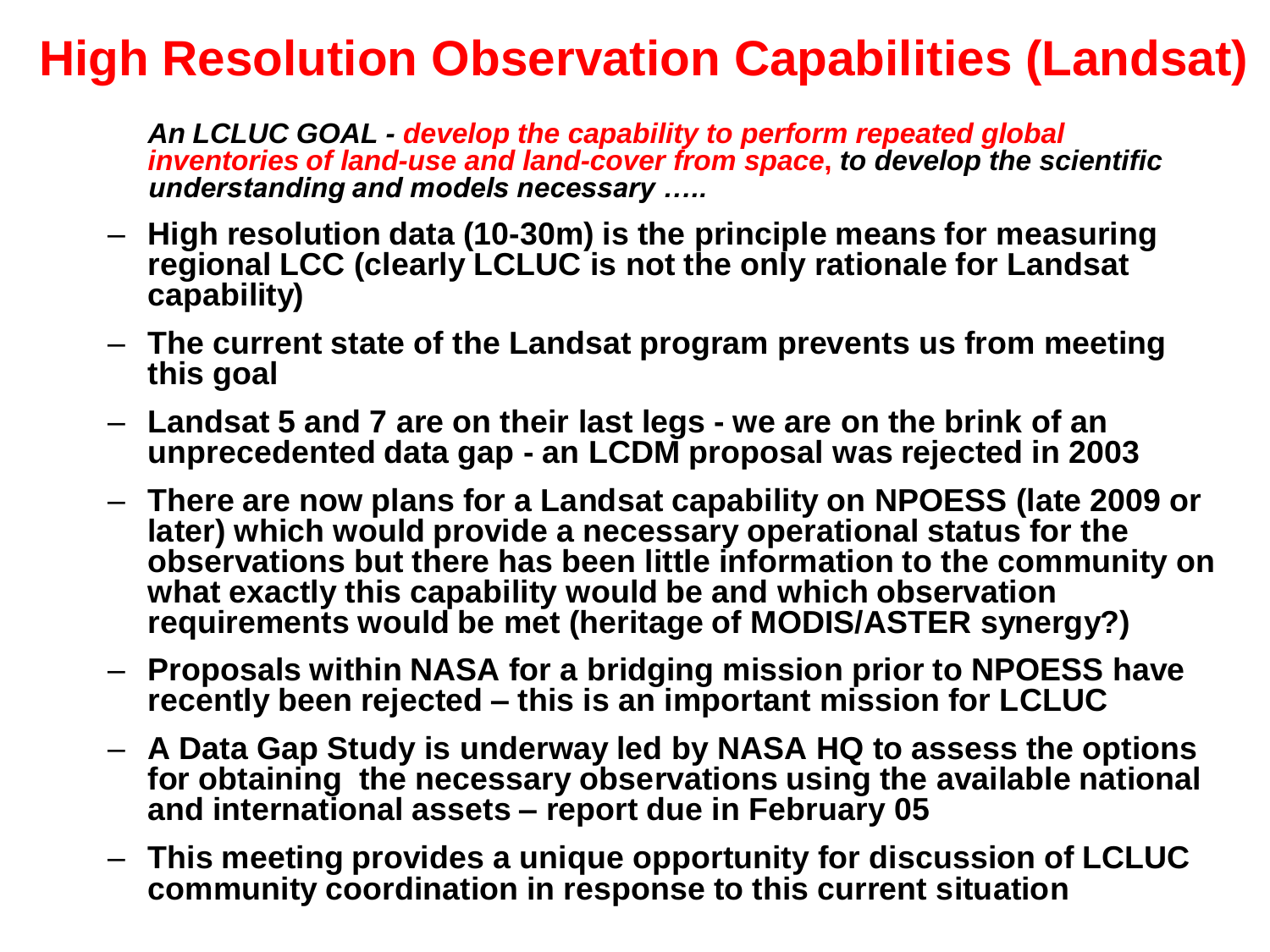# **Maintaining Program Momentum**

#### **Active community participation is essential**

- **Good and compelling research – outreach of results**
- **Providing quality peer review – papers and proposals**
- **Organizing community workshops**
- **Sharing data**
	- **Satellite and Field Data - Prog. Scientist will be contacting PI's**
	- **Utilize the REASON projects**
- **Helping program management promote the importance, relevance and achievements of the research and the program**
	- **Significant Science results is an integral part of this**
	- **Keeping the LCLUC Web site up-to-date**
	- **Working within the constraints of diverse funding mechanisms**
- **Participating in the agency and interagency advisory process - helping LUIWG succeed**
- **Raising community concerns at the right level**
- **Providing program feedback and new ideas – THIS MEETING**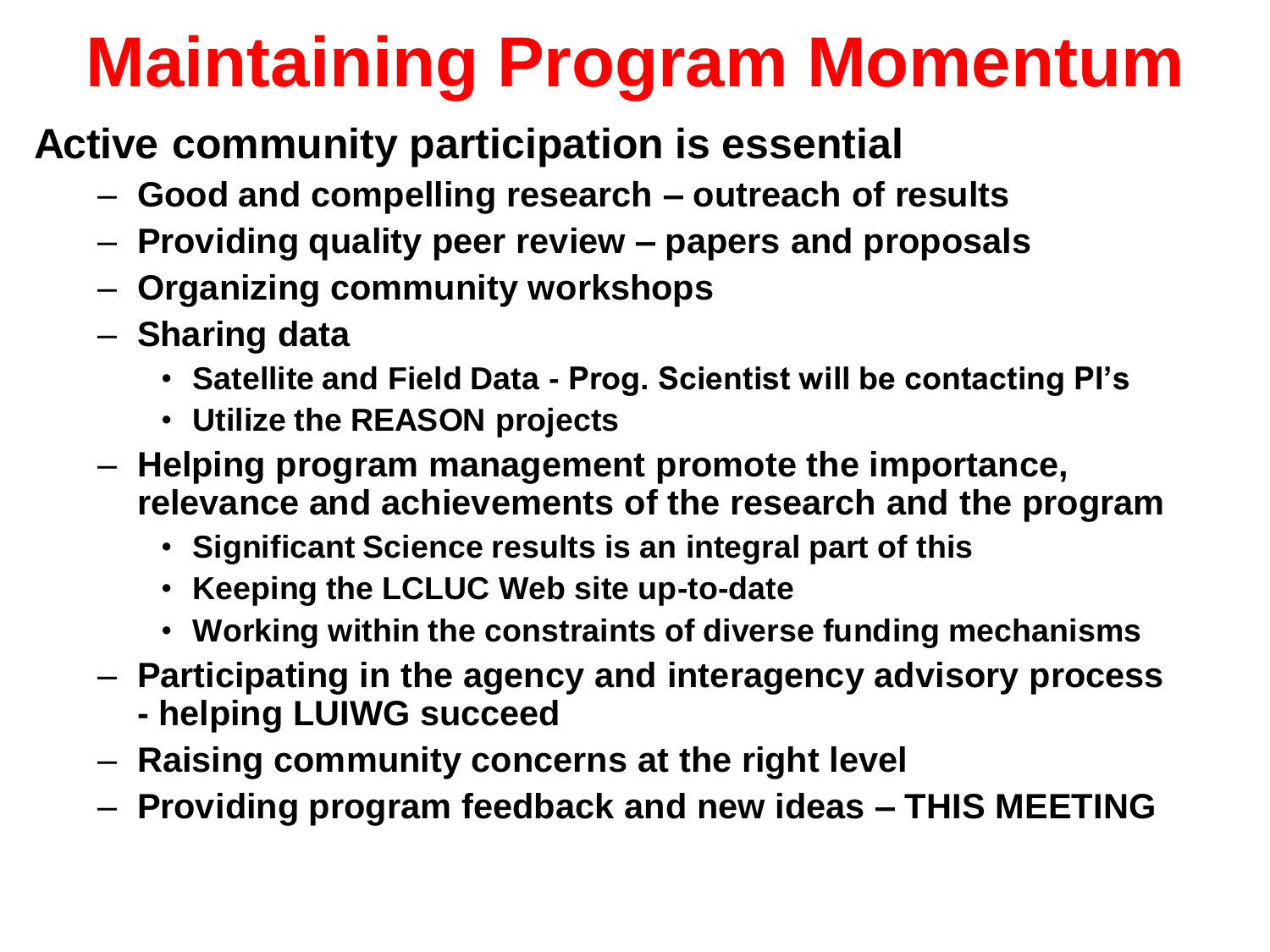### **LCLUC MEETING Logistics**

- **The conference center is located at 3501 University Blvd, East (Room 2100/2102/2104)**
- **Rooms 2109 & 2117 are for posters - we have these room for the entire meeting**
- **Lunch will be provided on site at the Mount Clare Café. Meal tickets will be passed out as we break for lunch.**
- **Parking is complimentary. As you leave the garage, inform the attendant that you're with the LCLUC Science Team Meeting.**
- **Make sure your presentation is saved to the main laptop prior to your talk**
- **Questions about or information for the LCLUC Web Site – See Deirdre Smith**
- **Other logistical questions – Regina Oglesby**